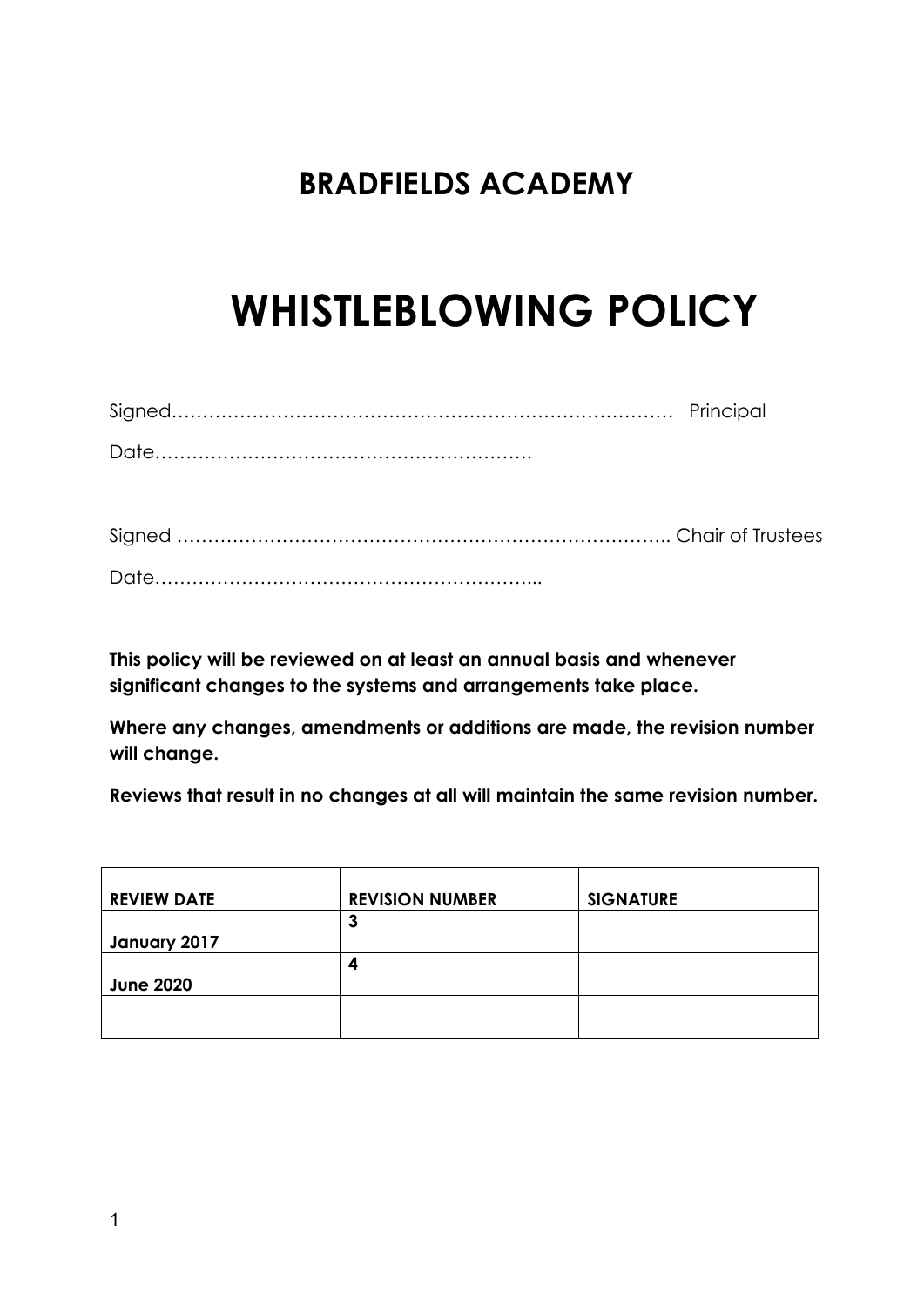#### **1. Introduction**

The Academy is committed to tackling unlawful acts including fraud, corruption, unethical conduct and malpractice regardless of who commits them, or where in the Academy they are committed. In this way the Academy ensures that its services are used in the best interests of the local community.

The Academy aims to ensure that anyone wishing to raise a concern feels confident in the process under this Policy. This policy is designed to allow you to raise a concern without fear of reprisals or victimisation, if your disclosure is made in good faith.

To encourage and enable you to do this the Academy will ensure that anyone who uses this policy to raise a concern will be protected from any form of detriment, harassment or victimisation regardless of:

- a) The content of the concern you raise
- b) With whom you raise the concern and
- c) Whatever the outcome of raising the concern.

The Whistleblowing Policy provides an opportunity for your concern to be dealt with internally, after all that is where the solutions will be found, or through an agreed external body.

There is always a temptation to take a concern directly to the media, but this does not necessarily mean that the issues raised are appropriately addressed and often fails to protect innocent parties. You should remember that you have a duty of confidence to your employer and that unauthorised disclosure of information maybe a disciplinary offence. Please refer to paragraph 15 below.

The best advice before you decide on what action to take is to seek the advice of one of the specialist Whistleblowing teams listed in section 10.

# **2. What is covered by Whistleblowing?**

A concern can relate to any unethical or unprofessional conduct within the Academy, including malpractice, and abuse. The policy not only covers acts that have actually occurred but also potentially unethical or unprofessional conduct.

The person making the disclosure must do so in the reasonable belief that it shows one or more of the following:

• A criminal offence has been committed, is being committed, or is likely to be committed;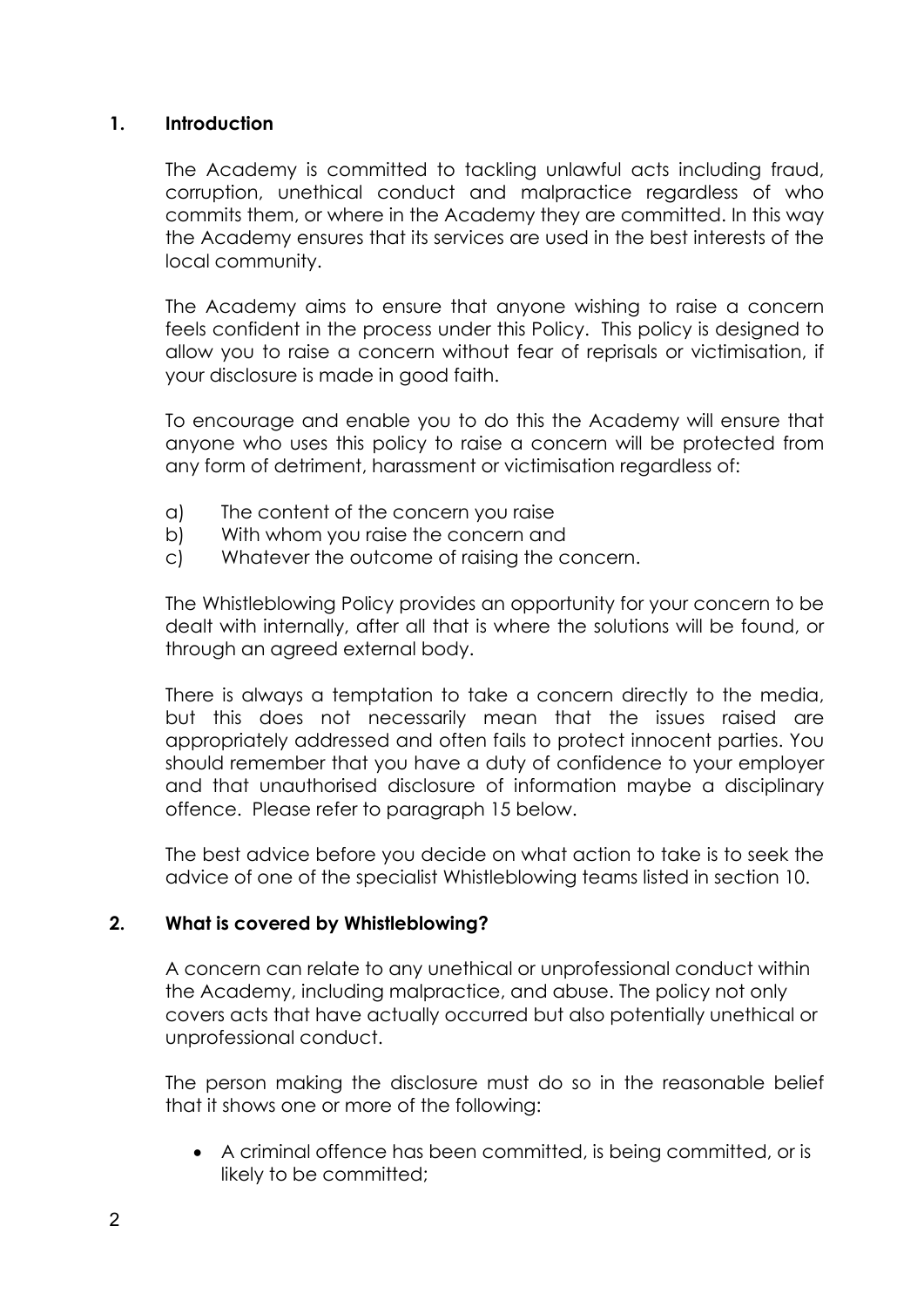- A person has failed, is failing, or is likely to fail to comply with any legal obligation to which she/he is subject;
- A miscarriage of justice has occurred, is occurring, or is likely to occur;
- Acts or potential acts of fraud and corruption or the misuse of public funds
- The health & safety of any individual (employee or member of the public) has been, is being, or is likely to be endangered;
- The environment has been, is being or is likely to be damaged
- Actual or potential acts of all forms of discrimination;
- The actual or possible abuse (sexual or physical) of persons in the Academy's care
- Actual or potential acts of harassment or bullying of, or by, someone working for the Academy,
- Any unethical conduct that causes concern or brings the reputation of the Academy into disrepute or,
- The deliberate concealment of information that would indicate any of the above.
- Information tending to show any matter falling within any one of these points has been, is being, or is likely to be concealed;

If you are in any doubt as to whether or not to raise a concern then confidential advice can be sought from KAPE HR Services or your trade union representative.

Note: If, when disclosing a concern you commit a criminal offence, for example accepting a bribe and or acts of corruption, you may lose your rights to protection from detriment. Further advice can be sought from the Principal.

# **3. Who Is Covered By the Whistleblowing Procedure?**

The Public Interest Disclosure Act 1998 will protect workers who disclose information in the correct manner from dismissal or penalisation. 'Workers' include individuals who are:

- Employees employed under a contract of employment;
- Employed under any other contract, under which they perform personally any work or services;
- Agency workers; or
- Undertaking work experience as part of a training course.
- Undertaking supported internsh

# **4. How am I Protected?**

Under the Public Interest Disclosure Act, to qualify for protection for disclosure the Worker must: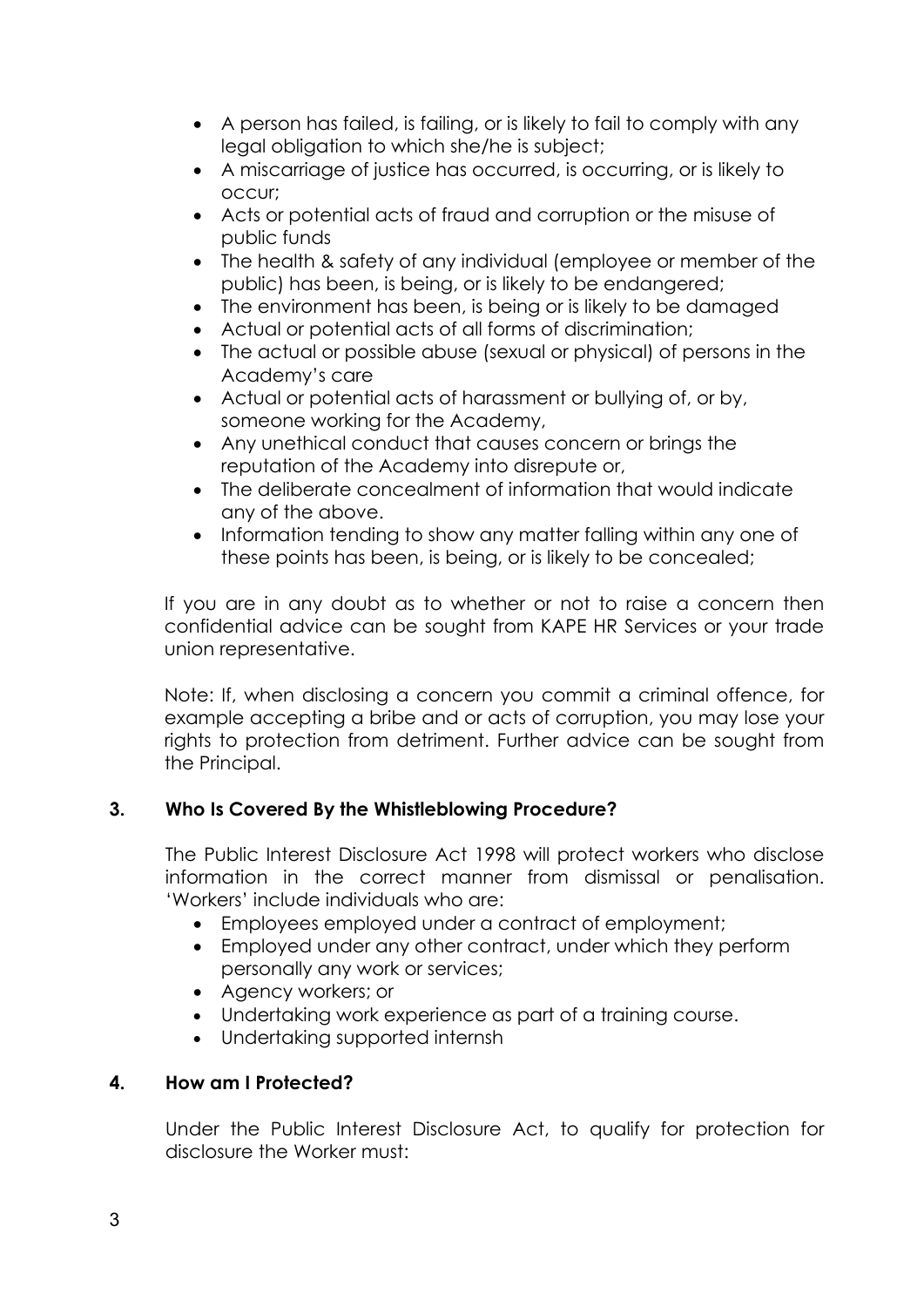• Be acting in good faith and have reasonable grounds for believing that the information disclosed indicates the existence of one of the problems itemised in section 2 above.

# **5. Confidentiality**

The Academy accepts that wherever possible the confidentiality of anyone wishing to raise a concern will be protected. There might however be occasions where your confidentiality cannot be protected, for example, where there is the involvement of the police.

If there is any possibility that your confidentiality cannot be protected you will be told of the reasons and offered appropriate advice and support.

# **6. Raising a concern**

You are encouraged to raise a concern provided that:

• You have reasonable belief that the information you hold, or the allegation is accurate; and, you make the disclosure in good faith.

Under no circumstances should you investigate your concern yourself.

# **7. Anonymously raised concerns**

Concerns expressed anonymously will be investigated on the basis of their merits. However, an investigation may be hampered by the inability to gain further information and the Academy would encourage you to provide some method of contacting you to assist in the investigation.

#### **8. Misuse of the whistleblowing policy**

Raising a concern with malicious intent or for personal gain or the gain of others is not acceptable and may lead to disciplinary action under the Academy's Disciplinary Policy. If in any doubt employees should contact the relevant whistleblowing officer.

# **9. Who can concerns be raised about?**

You can raise a concern about the practice of anyone who undertakes work for, or on behalf of, the Academy, including:

- Employees of the Academy;
- Contractors;
- Trustees;
- Volunteers; and, Academy based staff.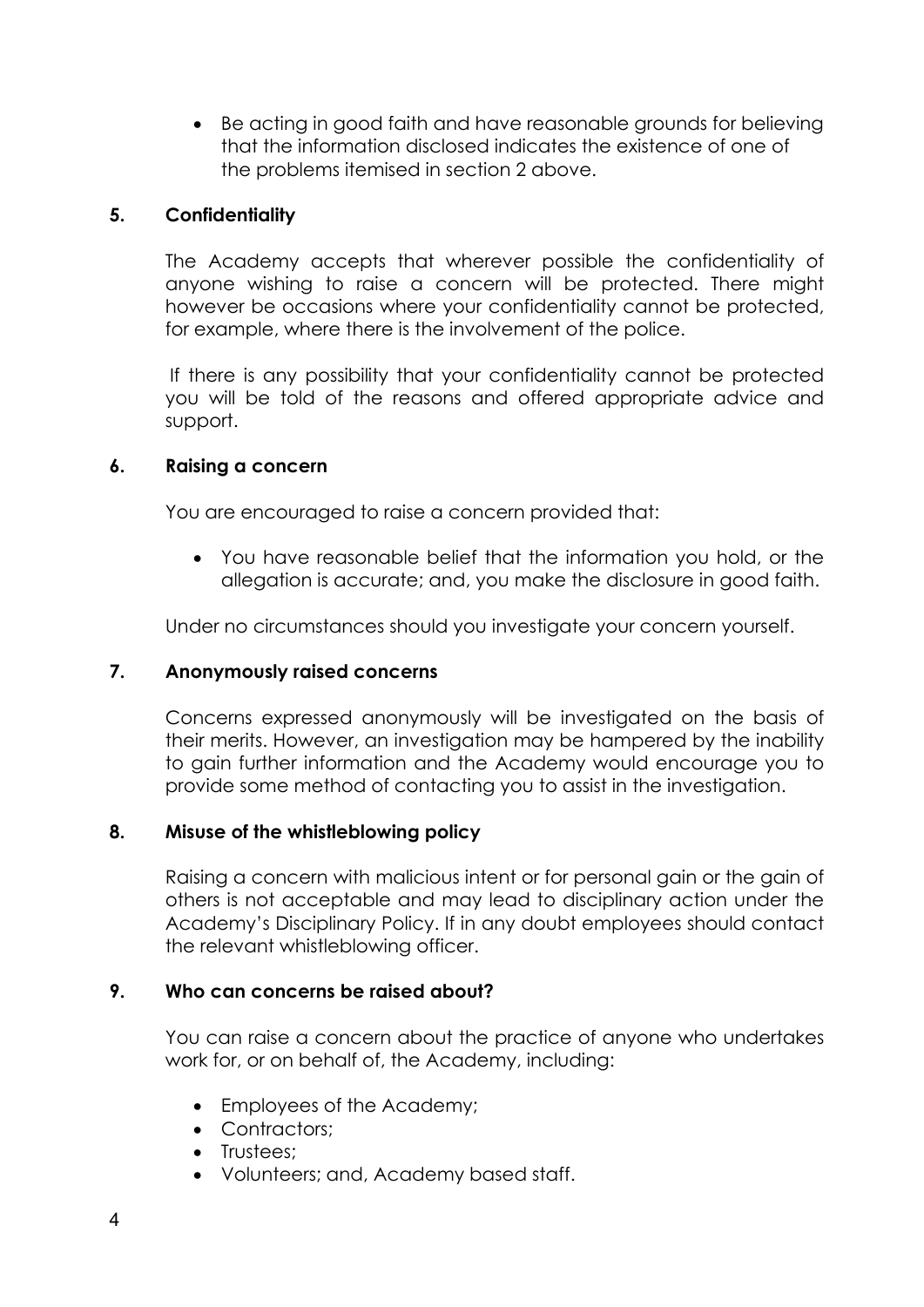You would normally raise a concern with your direct line manager. If this was inappropriate then the Principal or Chair of Trustees should be contacted, who may involve the nominated whistleblowing officer. Bradfields Academy has a legal responsibility to deal with any issues raised under the Whistleblowing Policy.

#### **10. How to raise a concern**

No matter with whom you raise your concern it will be dealt with under this procedure. If the person with whom you raise the concern feels it necessary they may want to refer your concern on to either a specialist team or a more senior colleague, whichever is appropriate. If this is the case you will be contacted first and have the opportunity to discuss any issues this may raise.

#### As a First Point of Contact

A concern would normally be raised initially with your line manager or the Principal. However this may not always be possible, dependent on the nature of the concern and who is involved.

#### **Alternatively**

If you feel unable to raise the matter with your line manager or the Principal you may wish to contact KAPE HR Services or the Chair of **Trustees** 

Or

You may wish to refer your concern directly to one of the Local Authority specialist teams as listed below

# **Specialist Team Area of speciality**

**Financial / Audit team** Concerns regarding fraud, corruption or misappropriation of Academy assets or resources.

**Children** Issues relating to the care and welfare of children e.g. the use of school funds (may overlap with the Financial / Audit team)

> If you suspect a child is being neglected or abused by a member of staff, please contact the local authority designated Officer Who can be contacted on Tel 01634 331229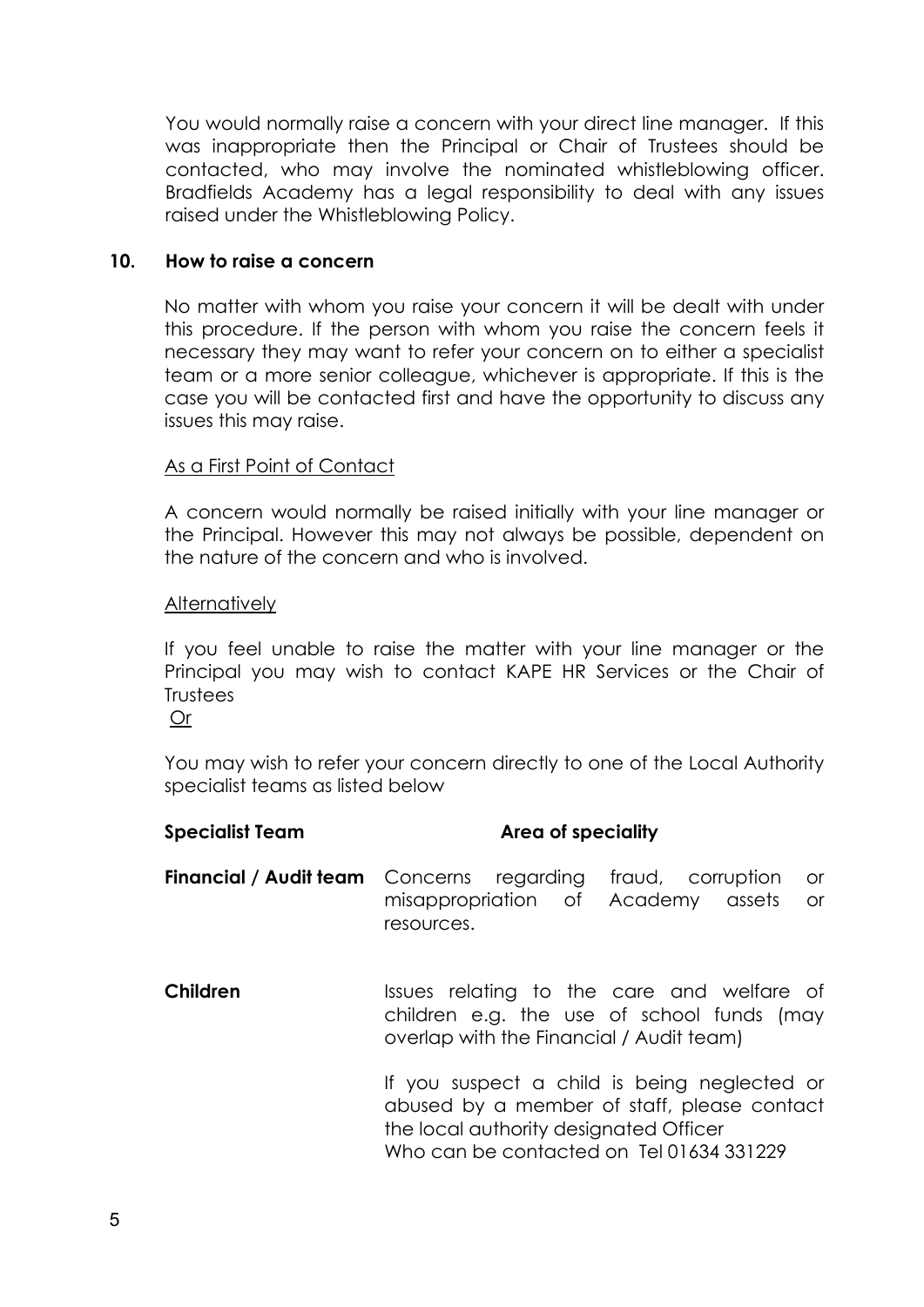| <b>KAPE HR</b> | Concerns relating to the conduct of employees     |
|----------------|---------------------------------------------------|
|                | in general and specific issues of discrimination, |
|                | harassment, etc.                                  |

- **Information Technology** Concerns relating to the misuse of information technology such as e-mail and the internet.
- **Regeneration** Concerns relating to environmental issues, e.g. building control, planning, etc
- **Trades Unions** Concerns relating to all matters affecting the Academy
- **Equalities Forums** Concerns relating to all matters affecting the Academy (Black Workers Forum (BWF), Disabled Workers Forum (DWF) and Lesbian, Gay, Bisexual and Trans staff (LGBT) Forum).

All the units and service directors have received specialist training in dealing with concerns and will follow the procedure as laid out in this policy.

# **11. What to consider when expressing a concern**

To enable your concerns to be dealt with in a proper and effective manner here are some guidelines for you to consider:

- Be as clear as possible about what the concern is and to whom and what it relates. You may also want to discuss the concern with others to see if it is shared;
- Be as clear as possible about who maybe involved, when and where actions may have taken place. Please ensure the facts are recorded i.e. record the dates and times in a diary. This way you can be clear about what has actually been heard or seen and when, rather than rely on memory or hearsay; and,
- Ensure you ask for your concerns to be dealt with under this procedure.

#### **12. The procedure to be followed**

To ensure that all concerns raised are taken seriously and are fully investigated the Academy has agreed a procedure to be followed in all cases.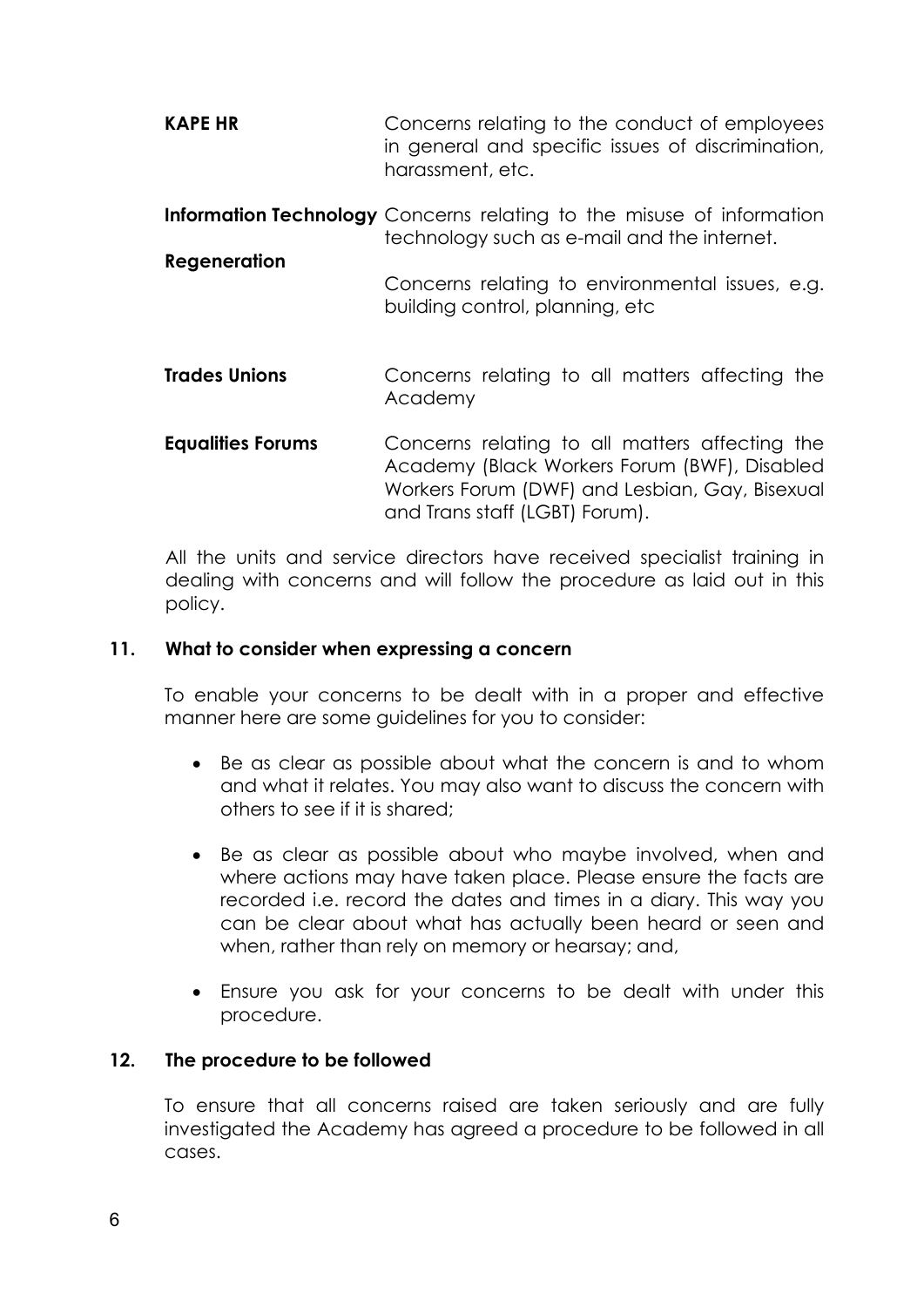If, at any stage of the procedure, you are asked or wish to meet with someone addressing the concerns you have raised you have the option to be accompanied by a work place colleague, trade union representative or representative from a professional body.

When you first raise a concern:

However you wish to express your concern, by telephone or in person, you will:

- Receive an acknowledgement of your concerns within five working days of notifying the investigating person whom you have expressed the concern (this can be sent to your home address); and,
- The investigating person will then decide how to progress your concern. This may mean undertaking an investigation. This does not mean that the concern is either true or untrue, but will help to assess the gravity of the complaint and establish the facts. It could be possible that concerns raised may be the result of a misunderstanding or an authorised change in practice.

Within ten working days of making your concerns known you will either:-

- i) Have a confidential meeting with the investigating person to further discuss your concerns or
- ii) Have received, in writing, an outline of how the investigating person intends to deal with the concerns raised.

Dependent on the nature of the concerns you may have subsequent meetings with the relevant investigating persons. These can be held "offsite" if preferred.

# **13. The outcome of your concern**

Having raised the concern, the Academy recognises that you will need to be assured that the issues have been dealt with correctly. You will be kept informed on a regular basis of what actions are being taken and the final results of any investigations.

In some situations, such as referrals to external bodies, it may not be appropriate (or legally possible) to supply you with the full information discovered. However the reasons for this will be explained at that time.

# **14. Taking your concern further**

If you have exhausted all these channels and you still have concerns, or feel that the issues have not been fully or appropriately addressed, you can contact the Chief Executive, or have him contacted on your behalf,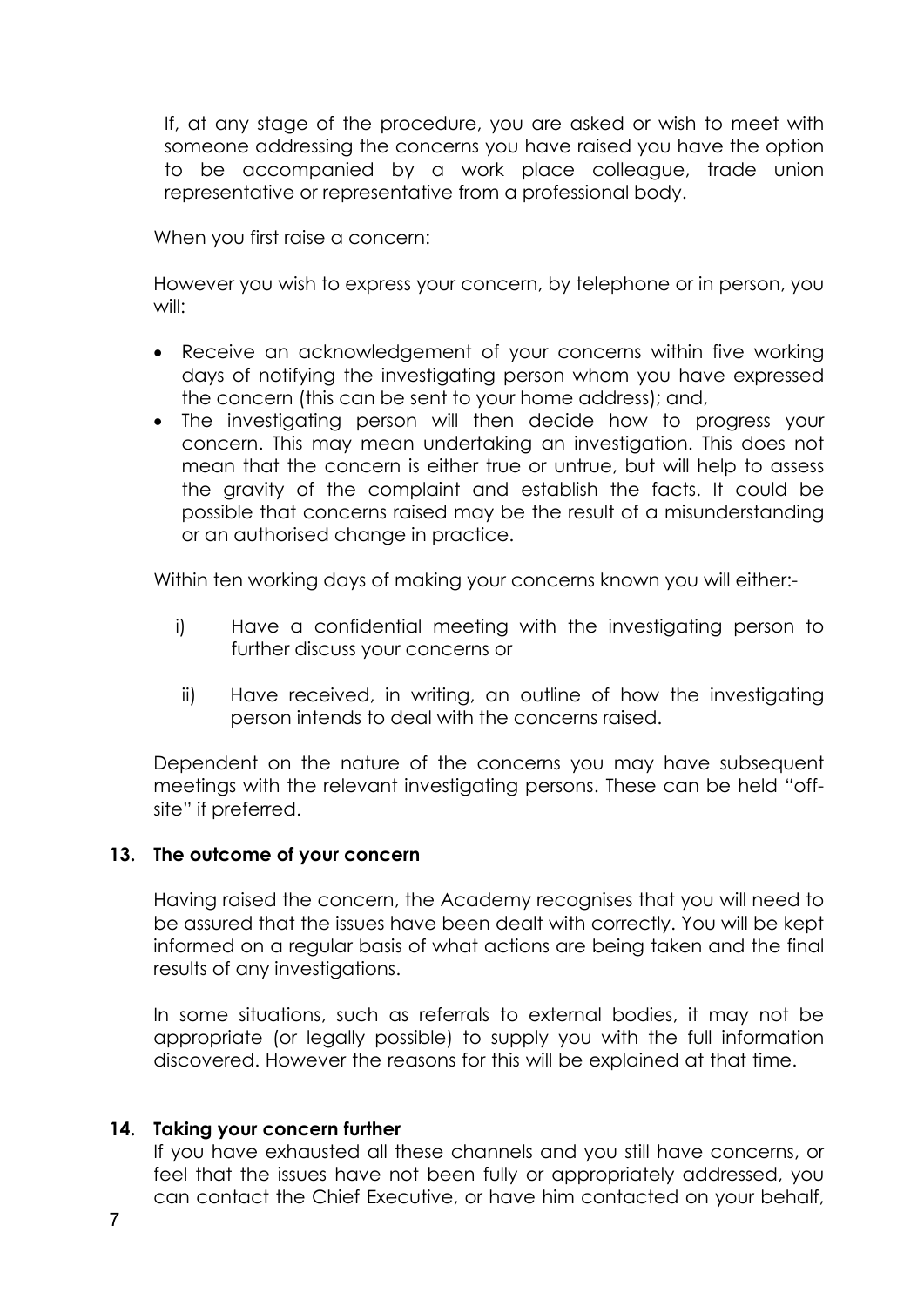to discuss your concern in confidence. At this point, you may also raise your concerns with elected members.

However you should not refer the matter outside the organisation without first ensuring that all other possible avenues have been exhausted.

Details of regulatory bodies can be found in Appendix one.

# **15. Contacting the media**

If a Worker is considering contacting the Press, they are strongly advised to seek guidance from professional of other representative bodies and to discuss the matter where possible with line and professional managers. If you decide to proceed with contacting the media, you must inform the Principal of the action you have taken or are proposing to take and the Principal will brief The Chair of Trustees on the matter.

Disclosures to the media can be made under the law, and will be protected if the following circumstances are met:

- The disclosure is made in good faith
- The employee reasonably believes the information and any allegations are substantially true
- The employee does not act for personal gain

# **Additionally, one or more of the following conditions must be met**:

- The Worker reasonably believes they would be subjected to a detriment if disclosure were made to the employer or prescribed person
- In the absence of an appropriate prescribed person, the Worker reasonably believes a disclosure to their employer would result in the destruction or concealment of information about the wrongdoing
- The Worker has previously disclosed substantially the same information to their employer or prescribed person
- It must be reasonable to make the disclosure

Please be aware that premature contact with the media, where none of the conditions above are met, may result in disciplinary action under the Academy's Disciplinary Policy.

# **16. Responsible Officer**

The Accounting Officer needs to be informed of all fraudulent matters and will decide on the appropriate action. A report of instances of all uses of this Policy shall be provided to the Board of Trustees. This report will not identify any parties using this Policy, but is intended to monitor Whistleblowing procedures.